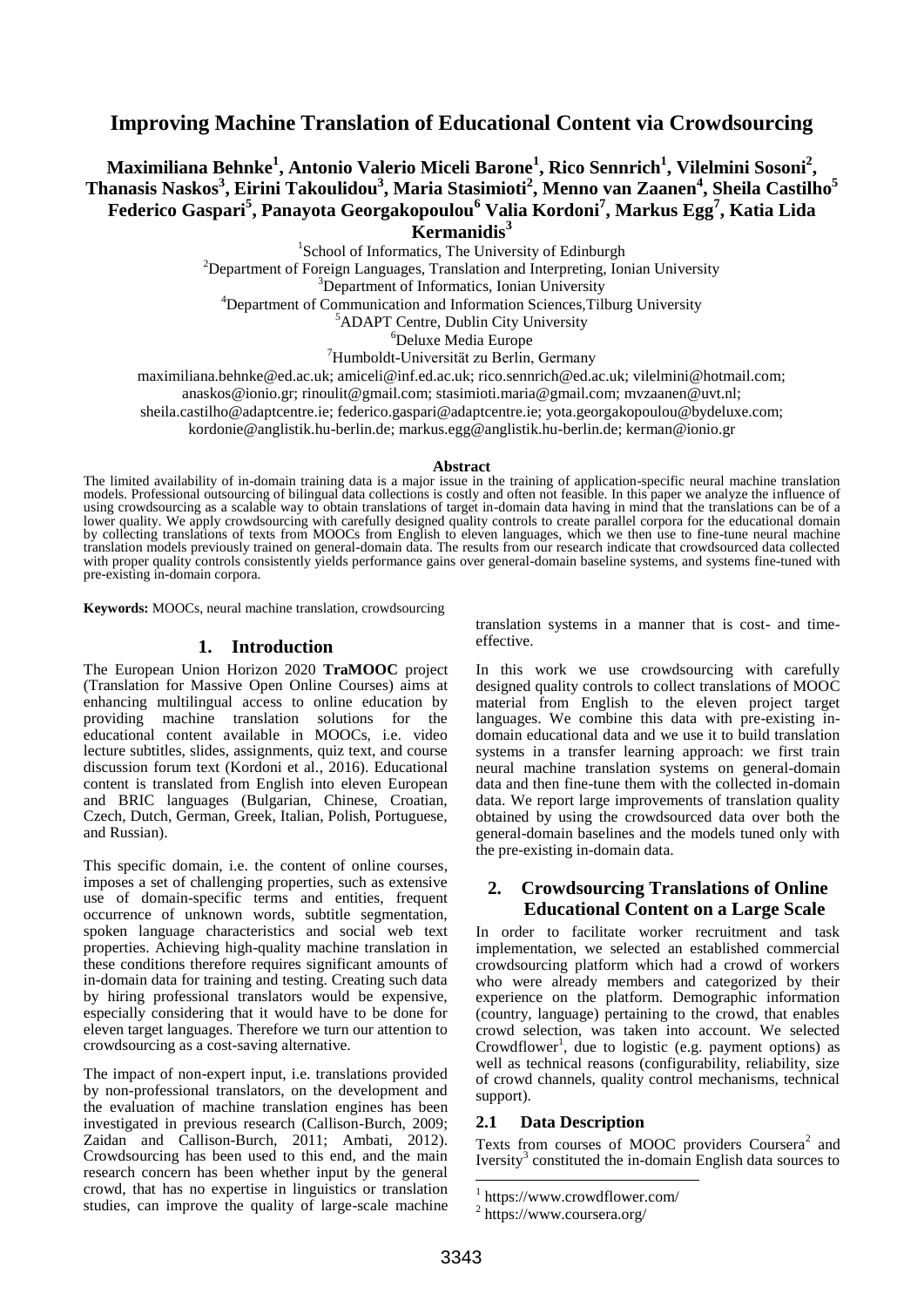be translated via crowdsourcing, as well as the QCRI Educational Domain Corpus (QED)<sup>4</sup> and the Videolectures.net online educational video library<sup>5</sup>. The course contents varied from technical (e.g. Finance) to non-scientific (e.g. Future of Storytelling). From these datasets, texts in two types of text genres were identified, namely formal (lecture subtitles, slides, assignments, quizzes) and informal forum discussions. More details pertaining to the data sources and their processing can be found in Sosoni et al. (2018).

The formal text presented a high occurrence of domainspecific terms and expressions, as well as spontaneous speech characteristics, i.e. repetitions, interjections, truncated clauses, segments marked as inaudible. This is not surprising, as a significant part of this type of text consists of subtitles. Informal text has the idiosyncrasies of social web text, i.e use of slang, misspellings, lexical variants, abbreviations, etc. as forum posts are treated like social network interactions. Furthermore, to a large extent, MOOC students are non-native speakers of English and their language skills vary (DeBoer et al., 2013).

Bearing in mind that the crowdsourced translations were to be used for training, tuning and testing the translation engines for the eleven language pairs involved in TraMOOC, the project aimed at collecting a significant number of translated segments. Approximately 95,000 segments were chosen to be translated per language pair; Table 1 shows the data source distribution in more detail.

|                   | Training | Testing and tuning |
|-------------------|----------|--------------------|
| Iversity          | 30000    | 2500               |
| Videolectures.net |          | 2500               |
| Coursera          | 27000    |                    |
|                   | 23000    |                    |

Table 1: Data source distribution in number of (English) segments.

The segments constituting the testing and tuning datasets were to be translated by at least two workers each, for redundancy purposes.

### **2.2 Running and Monitoring the Experiment**

Workers were provided with detailed languageindependent, as well as language-specific instructions that explained how to cope with the various linguistic phenomena present in the source datasets. Instructions were very explanatory and included specific examples and ways to cope with typical issues. Test questions (which were based on choosing the optimal translation among three options) were designed to help evaluate a worker's performance and ban spammers during the data collection process. The copy functionality was disabled in order to discourage workers from copy-pasting output from online MT systems. Pilot trials were subsequently run on a sample of the dataset and a subset of the languages to help

-

configure the settings of the crowdsourcing task, such as the number of segments to be displayed per page, the minimum and maximum time limits that a worker would be allowed to work on one page, the acceptable worker accuracy threshold, etc.

After further parameterisation of the crowdsourcing platform following the pilot trials, the translation crowdsourcing task was run for all language pairs and the entire dataset. In order to control spammers, as well as provide a training opportunity to trustworthy workers (who needed to familiarize themselves with the text domain and genre), the main task consisted of two phases: a quiz mode, where workers were asked to pass an evaluation microtask, and a work mode, where the actual translations were submitted.

Settings were adjusted and adapted to meet the needs of every language pair, as worker flow varied significantly among languages. The number of test questions (90-300), their difficulty level, the timeframes for task completion, the worker fee (0.04\$-0.08\$/segment), the countries that the task was open to, the workers' experience level (according to contributors' categorization in experience levels 1/inexperienced and 2/experienced by CrowdFlower), were all contingent on the flow of each language. The main translation collection task was run from March until June 2017.

Close and constant monitoring of the workers' annotation process was crucial for identifying malicious behaviour among workers, keeping track of the workflow and ensuring quality translations. The monitoring process was automated to a large extent in order to optimally handle multiple language pairs. Automated software tools were developed in order to keep track of the time spent by each worker per page, the page submission time, worker accuracy level, their geographic location, and the difference in length between the source and the translated sentences (a difference of more than 60% was assumed to indicate malicious input).

## **2.3 Results**

After banning spammers and filtering malicious translations, the number of trusted annotations varied significantly among languages. This difference occurred due to the difference in the workflow rate among the languages from the respective Crowdflower-supported crowd channels, as well as the availability of workers for specific languages in the crowd. Figure 1 shows the number of trusted worker judgements collected for every language for the training and testing, as well as the tuning datasets.

We find that we were able to create parallel data totalling around 1 million segments, or 10 million words, for a crowdsourcing budget of approximately 45,000 EUR. We estimate that the creation of the corpus would have costed well over 10 times as much as using professional translators (assuming a cost of 0.05-0.07 EUR per word), and well over 40 times as much as subcontracting the work to a Language Service Provider that did not use a machine translation post-editing workflow (assuming average pricing of 0.21 EUR/word). This calculation does not consider overhead costs, which exist in different forms in all scenarios. We argue that some of the disadvantages of using crowdsourcing for translation, such as lower quality expectations, and the lack of guarantee that the full

<sup>&</sup>lt;sup>3</sup> https://iversity.org/

<sup>4</sup> http://alt.qcri.org/resources/qedcorpus

<sup>5</sup> http://videolectures.net/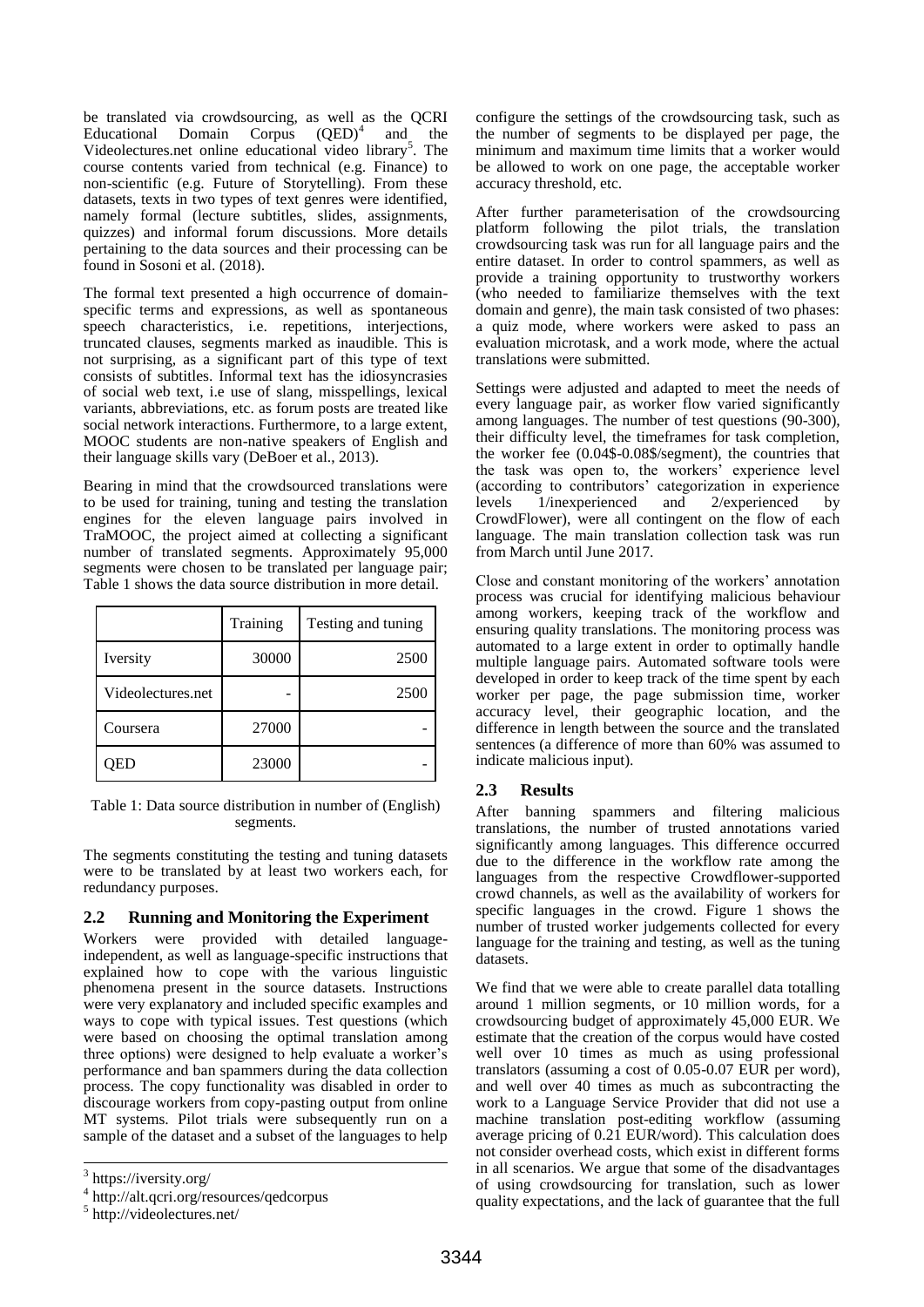text will be translated within a specific time frame, are acceptable for our use case of creating domain-specific training data for a machine translation system, and that crowdsourcing is a cost-effective method for this purpose.

The corpus will be made available through the EU (according to the H2020 Open Research Data Pilot) for research purposes after the end of the project, and taking into account copyright restrictions imposed by each source.

## **3. The Impact on Machine Translation Performance**

Our main success criteria of the crowdsourcing effort is whether the collected data can effectively improve the translation quality of a machine translation system in the target domain. In this section, we describe the translation systems built within the TraMOOC project and experimentally validate the effectiveness of the crowdsourcing effort by measuring its effect on the translation quality of machine translation systems.

### **3.1 Methodology**

Our translation systems are built in two steps: for each language pair, we first train a baseline system on a large "mixed-domain" dataset, using data from various sources. Then, we fine-tune this system on an "in-domain" dataset representative of MOOC materials. This domain adaptation step is performed either using only pre-existing in-domain data, or using both the pre-existing data and the crowdsourced data that we collected.

We report performance of three systems for each language pair:

- a mixed-domain baseline system;
- a system adapted towards pre-existing in-domain data;
- a system adapted towards both existing and crowdsourced in-domain data.

We measure and report the translation quality of these systems with the BLEU metric. Evaluation results are computed on held-out test sets that were also created via crowdsourced translations. For Chinese, we compute character-level BLEU. For all other language pairs, the evaluation was de-tokenized and case-sensitive.

## **3.2 Training Data**

For training, we collected bilingual corpora for use in our baseline systems. The following data sets are considered mixed-domain training data:

- Europarl (Koehn, 2005);
- JRC-Acquis 3.0 (Steinberger et al., 2006);
- DGT's Translation Memory (Steinberger et al., 2012) as distributed in OPUS (Tiedemann, 2012);
- OPUS European Central Bank (ECB);
- OPUS European Medicines Agency (EMEA);
- OPUS EU Bookshop;
- OPUS OpenSubtitles 7;
- WMT News Commentary;
- WMT CommonCrawl;
- Chinese WMT training data;
- Wikipedia names and titles (English-Russian);
- SETimes (Tvers and Alperen, 2010);
- Yandex English-Russian Parallel Corpus<sup>6</sup>;
- The United Nations Parallel Corpus v1.0 (English-Chinese) (Ziemski et al., 2016);
- CzEng v1.6pre 8;
- Croatian-English parallel corpus hrenWaC 2.0 (Ljubešic et al., 2016).

We consider the following data sets to be pre-existing indomain data sets for the purpose of MOOC translation:

- TED from WIT3 (Cettolo et al., 2012);
- QCRI Educational Domain Corpus (QED) (Abdelali et al., 2014);
- Parallel data provided by Coursera;
- Web-crawled data collected in the TraMOOC project.

The amount of pre-existing in-domain data differs greatly between languages, ranging from tens of thousands to millions segment pairs, while the crowdsourced data that we collected is in the order of the tens of thousands (Table 2). The amount of mixed-domain training data ranges between 20 and 60 million segment pairs per language, 100-1000 times the amount of crowdsourced in-domain training data.

|       | Pre-existing | Crowdsourced |
|-------|--------------|--------------|
| en-bg | 63000        | 54000        |
| en-cs | 2177000      | 46000        |
| en-de | 258000       | 48000        |
| en-el | 124000       | 66000        |
| en-hr | 89000        | 80000        |
| en-it | 336000       | 86000        |
| en-nl | 226000       | 34000        |
| en-pl | 246000       | 59000        |
| en-pt | 575000       | 74000        |
| en-ru | 2301000      | 69000        |
| en-zh | 647000       | 18000        |

Table 2: Amount of in-domain parallel training data (segment pairs) per language pair for domain adaptation.

### **3.3 Machine Translation Systems**

Our baseline translation systems are GRU attentive sequence-to-sequence neural machine translation models (Bahdanau, 2015).

For training, we used the same configuration as the Edinburgh's submission to the WMT-17 news translation task (Sennrich et al., 2017), which provides a strong baseline.

1

<sup>6</sup> https://translate.yandex.ru/corpus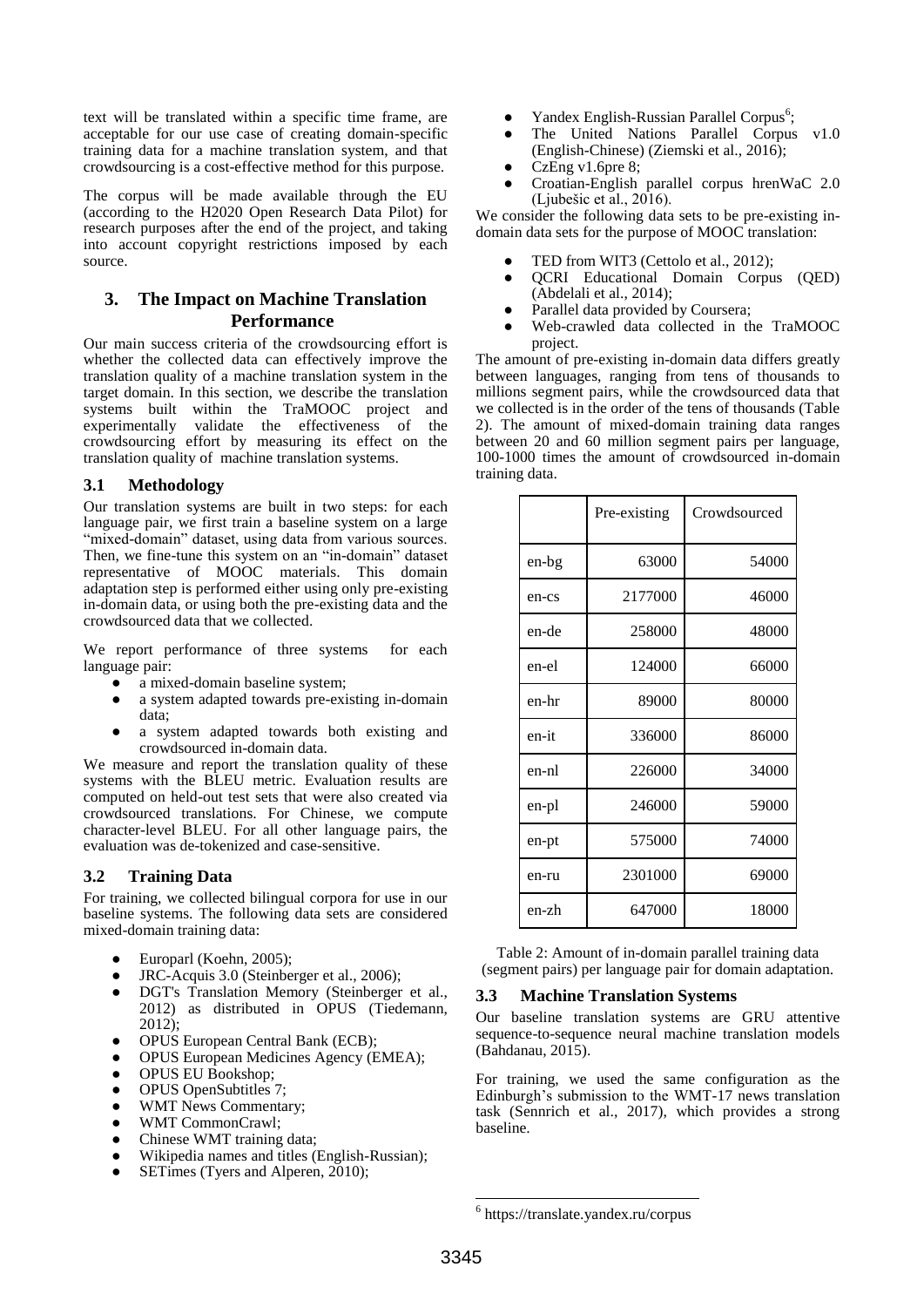

Figure 1: Number of trusted segments collected for each target language for training and testing/tuning.

We adapt the baseline systems to the in-domain MOOC data using continued training of the baseline system with MAP-L2 and dropout regularization (Miceli Barone et al. 2017).

### **3.4 Results**

Evaluation results are shown in Table 3. We can see that domain adaptation via fine-tuning is effective for all language pairs.

|       | <b>Baseline</b> | $+$ Preexisting | + Crowdsourced |
|-------|-----------------|-----------------|----------------|
| en-bg | 22.91           | 23.57           | 25.89          |
| en-cs | 29.86           | 31.06           | 32.06          |
| en-de | 29.29           | 32.14           | 33.69          |
| en-el | 35.54           | 38.01           | 40.76          |
| en-hr | 23.36           | 23.70           | 26.43          |
| en-it | 32.15           | 36.19           | 38.53          |
| en-nl | 35.59           | 38.04           | 40.07          |
| en-pl | 27.16           | 28.41           | 30.97          |
| en-pt | 39.44           | 47.68           | 48.71          |
| en-ru | 26.41           | 29.08           | 29.78          |
| en-zh | 27.93           | 28.51           | 29.77          |
| avg   | 29.97           | 32.40           | 34.24          |

Table 3: Translation quality (BLEU) of baseline system, and systems adapted to domain with/without crowdsourced data.

Using only pre-existing in-domain data, we obtain improvements ranging from 0.34 BLEU (en-hr) to 8.24 BLEU (en-pt), and an average improvement of 2.43 BLEU.

As our main result we report the effect of the crowdsourced in-domain data on translation quality: we find consistent and strong improvements, ranging from 0.7 BLEU (en-ru) to 2.75 BLEU (en-el) with an average improvement of 1.84 BLEU over the systems with only pre-existing in-domain data, and an average 4.27 BLEU over the mixed-domain baselines.

There are various factors which affect the effectiveness of domain adaptation with crowdsourced in-domain data. Regarding the correlation between the amount of indomain data for fine-tuning and translation quality, we note that Miceli Barone et al. (2017) found an approximately log-linear combination between the two, using random subsets of in-domain data of different size. In our experiments, this relationship is confounded by the fact that the baseline models are of varying quality, and that we have access to varying amounts of pre-existing data that we treat as "in-domain", with varying distance to our actual target domain.

Despite all confounding variables, if we consider that the amount of crowdsourced training data is 100-1,000 times smaller than the amount of out-of-domain training data used, and consistently smaller than the amount of preexisting in-domain data, we conclude that the improvements that we observe from adding crowdsourced data cannot just be attributed to having more training data available. Based on the log-linear learning curves reported in related work (Koehn and Knowles, 2017; Miceli Barone et al. 2017), we would expect small or negligible improvements in translation quality if we added the same amount of out-of-domain training data, or pre-existing indomain data, to the systems without crowdsourced data. This confirms the relevance of obtaining in-domain training data that is similar in terms of domain and genre